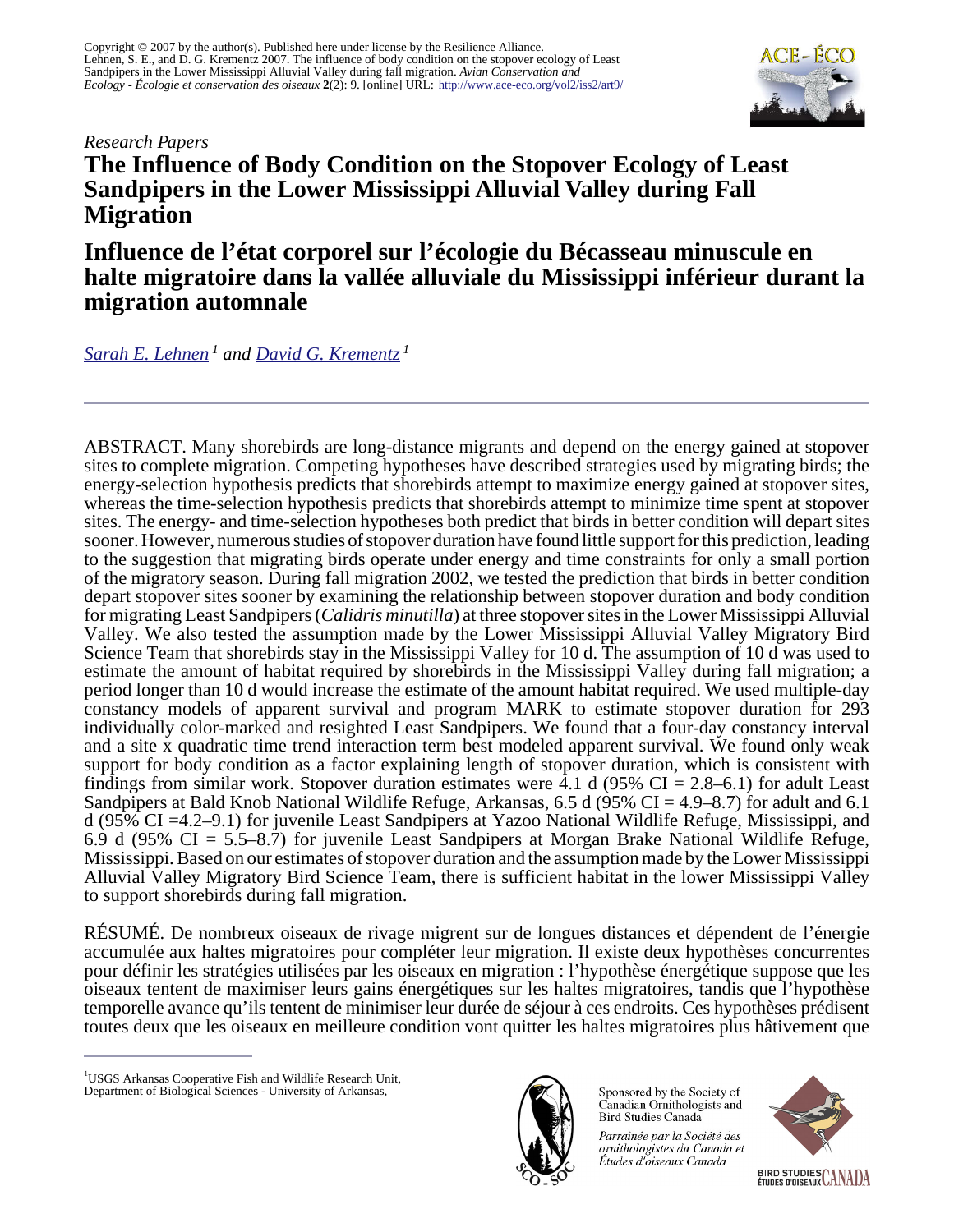ceux en moins bonne condition. Toutefois, plusieurs études sur la durée de séjour aux haltes migratoires n'ont soutenu que faiblement cette prédiction, ce qui donne à penser que les oiseaux en migration sont soumis à des contraintes énergétiques et temporelles seulement durant une petite partie de la migration. Durant la migration automnale de 2002, nous avons testé la prédiction selon laquelle les oiseaux en meilleure condition quittent les haltes migratoires plus hâtivement en étudiant la relation entre la durée de séjour et l'état corporel de Bécasseaux minuscules (*Calidris minutilla*) à trois haltes migratoires dans la vallée alluviale du Mississippi inférieur. Nous avons aussi vérifié la supposition du Lower Mississippi Alluvial Valley Migratory Bird Science Team selon laquelle les oiseaux de rivage séjournent 10 jours dans la vallée du Mississippi. Cette durée présumée de séjour de 10 jours a été utilisée pour évaluer la quantité d'habitat nécessaire aux oiseaux de rivage en migration automnale dans la vallée du Mississippi; une période plus longue augmenterait la quantité d'habitat nécessaire. Nous avons utilisé des modèles de constance sur plusieurs jours de la survie apparente et le programme MARK afin d'estimer la durée de séjour de 293 Bécasseaux minuscules marqués à l'aide de bagues de couleurs et revus. Nous avons trouvé qu'un intervalle constant de quatre jours et un terme d'interaction site x tendance temporelle quadratique expliquaient le mieux la survie apparente. Nous avons trouvé peu d'appui à l'effet que l'état corporel puisse être une variable explicative de la durée de séjour, ce qui correspond aux résultats d'études similaires. Nous avons estimé que la durée de séjour aux haltes migratoires était de 4,1 jours (IC 95 % = 2,8-6,1) pour les adultes au Bald Knob National Wildlife Refuge, en Arkansas, de 6,5 jours (IC 95 % = 4,9-8,7) pour les adultes et de 6,1 jours (IC 95 % = 4,2-9,1) pour les jeunes au Yazoo National Wildlife Refuge, au Mississippi, et de 6,9 jours (IC 95 % = 5,5-8,7) pour les jeunes au Morgan Brake National Wildlife Refuge, au Mississippi. D'après ces estimations et la supposition du Lower Mississippi Alluvial Valley Migratory Bird Science Team, il y a suffisamment d'habitat dans la vallée du Mississippi inférieur pour subvenir aux besoins des oiseaux de rivage au cours de la période de migration automnale.

Key Words: *Calidris minutilla; Least Sandpiper; mark-resight; migration; sandpiper; stopover duration.* 

## **INTRODUCTION**

Many shorebirds make annual journeys from their high Arctic breeding grounds to their wintering areas in temperate and tropical regions (Myers et al. 1987). During migration, these birds rest and refuel at one or more stopover sites. Little is known about the length of time that shorebirds will stay at one site (Iverson et al. 1996), a parameter we refer to as stopover duration. Stopover duration has also been termed stopover, stopover length, i.e., time, period, duration of stay, length of stay, migratory pause, resting period, residency, and overlap (Kaiser 1999). Minimum length of stay or stopover length has typically been used to describe the time from first capture until last capture or resighting. Although surveys at stopover sites are often used as indices to population size, Ydenberg et al. (2004) found that decreased stopover durations over a twodecade period explained all or most of the declines in the number of shorebirds surveyed at several sites in British Columbia, making surveys alone a potentially biased method of population estimation. Bart et al. (2007) reported significant declines in the

number of shorebirds observed during fall migration although the results were not consistent between regions. The authors believed population decline to be the most likely reason for the reduction in shorebird numbers but they could not rule out a change in behavior such as shorter stopover durations as an explanation. These studies illustrate the need for empirical estimates of stopover duration.

Previous studies of color-marked birds have used the median or arithmetic mean of the time from capture until the last resighting as an estimate of minimum stopover duration (Butler et al. 1987, Hicklin 1987, Lyons and Haig 1995). This method relies exclusively on birds that were resighted at least once after capture, and hence uses only a small and potentially biased amount of the available data (Kaiser 1999). In addition, nothing is known about the actual arrival or departure dates of the birds (Kaiser 1999). Some studies have addressed this problem by using Cormack-Jolly-Seber models to estimate the probability of leaving a site after capture (Holmgren et al. 1993, Kaiser 1995,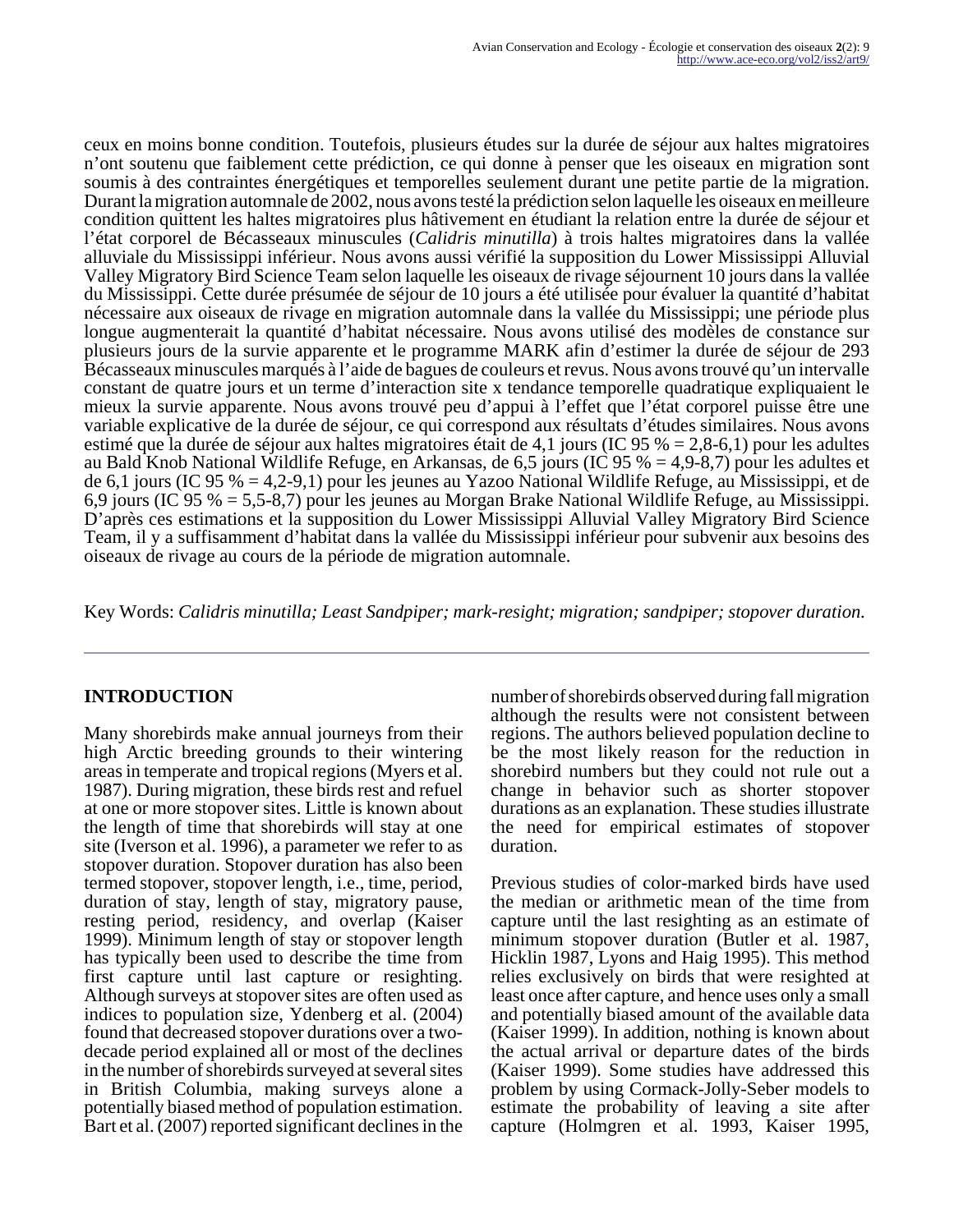Dinsmore and Collazo 2003), an approach we will follow. We will also use multiple-day constancy (MDC) models. Morris et al. (2005) found that data sets pooled across days or weeks typically overestimated stopover duration, whereas multipleday constancy (MDC) models in which the apparent survival probability is held constant over a period of days did not have this bias.

Two competing hypotheses attempt to predict how long birds stay at stopover sites. The energyselection hypothesis predicts shorebirds will depart a stopover site once their energy reserves are sufficient to cover the distance, regardless of the quality of the next site. An alternative, the timeselection hypothesis, predicts shorebirds will minimize the time they spend at stopover sites and bypass poor quality sites in order to reduce the total time spent migrating. Because fall migrants are not under as tight time constraints as spring migrants, Lyons and Haig (1995) suggested they operate under the energy-selection hypothesis, whereas spring migrants operate under the time-selection hypothesis. Under both hypotheses, birds in better condition should have shorter stopover durations. However, the majority of empirical studies have found little evidence supporting the conditionstopover duration relationship (Gudmunsson et al. 1991, Holgren et al. 1993, Skagen and Knopf 1994, Lyons and Haig 1995, Warnock and Bishop 1998, Pfister et al. 1998, Dinsmore and Collazo 2003, Warnock et al. 2004). Other researchers have suggested that predation risk (Ydenberg et al. 2004) and wind (Butler et al. 1997; but see Weber et al. 1998) strongly influence stopover duration. Given the multitude of pressures birds operate under during migration, it may be that no single explanation can adequately describe migratory strategy.

Estimates of stopover duration are also needed to calculate turnover rate in the Mississippi Alluvial Valley (Mississippi Valley), where turnover rate is the average number of days that it takes a bird to pass through the Mississippi Valley. Turnover rate and stopover duration are equivalent when shorebirds use only one stopover site within the Mississippi Valley during fall migration. Otherwise, turnover rate is estimated by average stopover duration multiplied by the number of sites used. The Lower Mississippi Valley Joint Venture Migratory Bird Science Team developed management objectives based on the assumption that the average turnover rate for a shorebird

traveling through the region during fall migration was 10 d (Loesch et al. 2000). However, due to the lack of research in this region, this number was the best guess of shorebird experts and was not based on empirical data. Because of this lack of empirical data, estimating the turnover rate of fall migrating shorebirds is one of the top research priorities for those studying shorebirds in the Mississippi Valley (Loesch et al. 2000). Assuming that estimates of shorebird numbers and energetic requirements used by the Migratory Bird Science Team remain the same, a turnover rate longer than 10 d would increase the estimate of the amount of habitat required by shorebirds in the Mississippi Valley during fall migration.

Our aim was to estimate stopover durations of colormarked Least Sandpipers (*Calidris minutilla*) in the lower Mississippi Valley in order to test the prediction that birds in better condition will depart sites sooner. In addition, we wanted to test the assumption that shorebirds stay in the Mississippi Valley for 10 d in order to better manage shorebird habitat in the region. We chose the Least Sandpiper as our study species because it is abundant at shorebird stopover sites in the interior of North America throughout fall migration (James and Neal 1986, Cooper 1994). In addition, the Least Sandpiper is a typical interior shorebird migrant in that it freely intermingles with small congeners and is thus a good species for inferring overall shorebird migration patterns for interior North America.

## **METHODS**

## **Study area**

We studied migrating Least Sandpipers at three sites in the Mississippi Alluvial Valley: Bald Knob National Wildlife Refuge (Bald Knob) in Arkansas, and Yazoo and Morgan Brake National Wildlife Refuges in Mississippi (Yazoo and Morgan Brake, respectively; Fig. 1). Bald Knob was a 5920-ha refuge located in White County in eastern Arkansas. Shorebird habitat at Bald Knob consisted of a single 32-ha impoundment that was slowly drawn down to expose mudflats attractive to foraging shorebirds. Yazoo was a 5237-ha refuge located in Washington County, in western Mississippi, 6 km east of the Mississippi River. The 14 former catfish ponds at Yazoo were managed for shorebirds and waterfowl on a 4-yr rotational basis. During 2002, 4 of the 14 impoundments were flooded and drawn down to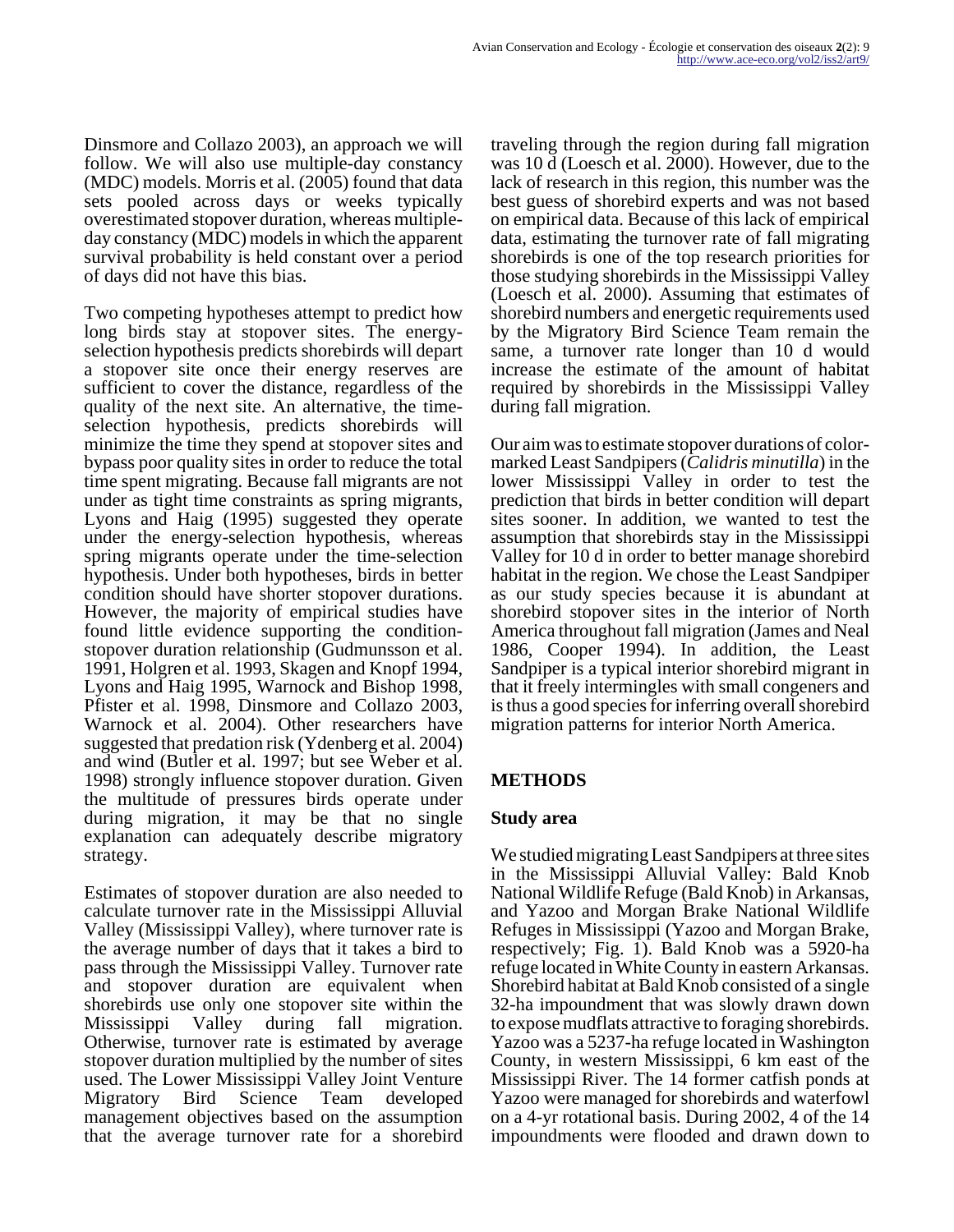attract migrating shorebirds. The impoundments ranged in size from 3–8 ha. Morgan Brake was a 2987-ha refuge located in Holmes County in westcentral Mississippi. Six impoundments ranging in size from 5–8 ha were managed for shorebirds via drawdown.

## **Mist-netting**

We used 10,  $12\times2.6$  m (30 mm mesh) mist nets to capture Least Sandpipers. Nets were grouped in "T" and "L" shapes at the water's edge. We opened the nets 15 min before sunrise and closed the nets when temperatures exceeded 28° or wind exceeded 34 kph, which usually occurred between 1000-1100 CST. Shorebirds were captured as they flew into the nets on their own or flushed into the nets by  $>2$ people walking toward the birds as they fed. We banded birds at Bald Knob from 26 July to 23 August, at Yazoo from 14 August to 5 September, and at Morgan Brake from 8 to 24 September during 2002.

We placed a federal numbered aluminum band on the upper leg of each Least Sandpiper and recorded culmen and wing chord lengths (mm) and body mass (g). We also used permanent green, red, and yellow markers to mark the breast of each bird with a unique color pattern. Culmen length was used to sex Least Sandpipers (Prater et al. 1977), resulting in 78% of the birds classified as female. Using this same method, Butler and Kaiser (1995) classified 63% (*n* = 1280) of their captured Least Sandpipers as females. They concluded that the accuracy of sexing Least Sandpipers using culmen lengths needed reexamination. We agree that the high percentage of females classified by the method is suspect so we did not include sex as a variable. All birds were aged as being either juvenile, i.e., hatch-year, or adult, i. e., after hatch-year, birds according to the shape, brightness, and condition of the flight feathers, and the color of the breast (Prater et al. 1977). After all measurements were recorded, we released each bird at the capture site within 45 min of capture.

At each site and for 2–3 h every afternoon, we surveyed all potential shorebird habitat at the site to relocate marked birds. Each Least Sandpiper located was checked for a color mark. Resighting continued for a week following the end of banding at each site. The Institutional Animal Care and Use Committee at the University of Arkansas approved this protocol (#01025).

#### **Condition index**

We calculated a condition index using an ordinary least squares (OLS) linear regression of body mass against wing chord length and then used the residual of mass as the condition index for that bird. Use of residuals assumed that (1) mass increased linearly with wing length, (2) the proportion of body mass made of energy stores was independent of wing length (Green 2001), and (3) variation in residual body mass was determined by variation in fat and protein reserves. Due to possible variation in residual body mass by age, we used analysis of covariance to test for the effect of age on residual body mass. If the effect of age was significant, we then used separate linear regressions to determine condition indices for adults and juveniles.

## **Statistical analyses**

We used multiple-day-constancy (MDC) models. We could not use fully time-dependent models because of the relatively small sample size with respect to the number of days in the study. Pooling the data over a period of days or weeks reduces the number of parameters that need to be estimated in time-dependent models but has been shown to overestimate stopover duration (Morris et al. 2005) and also results in a loss of information during the pooled period. MDC models hold parameters constant for multiple days, reducing the number of parameters as with pooling but without the bias and loss of information. Because our ability to sex Least Sandpipers was limited, we pooled our data across sexes.

We ran the mark-resight data through models that estimated apparent survival (phi; φ). Apparent survival is defined as  $\phi = S * F$  where S is true survival and *F* is the probability of remaining at that site or site fidelity (Sandercock 2006). Cooper (1993) observed a return rate of 91% (*n*=68) based on birds originally banded as chicks and recaptured on the breeding site the following year. Assuming a constant rate, this would translate to a minimum monthly survival rate of 0.99. Given this high survival rate and considering the short duration of this study we assumed that the true survival rate of Least Sandpipers at our sites was close to 1, making φ the probability of a bird remaining at the site. Because we had no reason to believe that true survival rates varied by site, we interpreted  $\phi_i$  as the probability that a bird at the site at time *i* remained at the site at time  $i+1$ . Resighting probability  $(P_i)$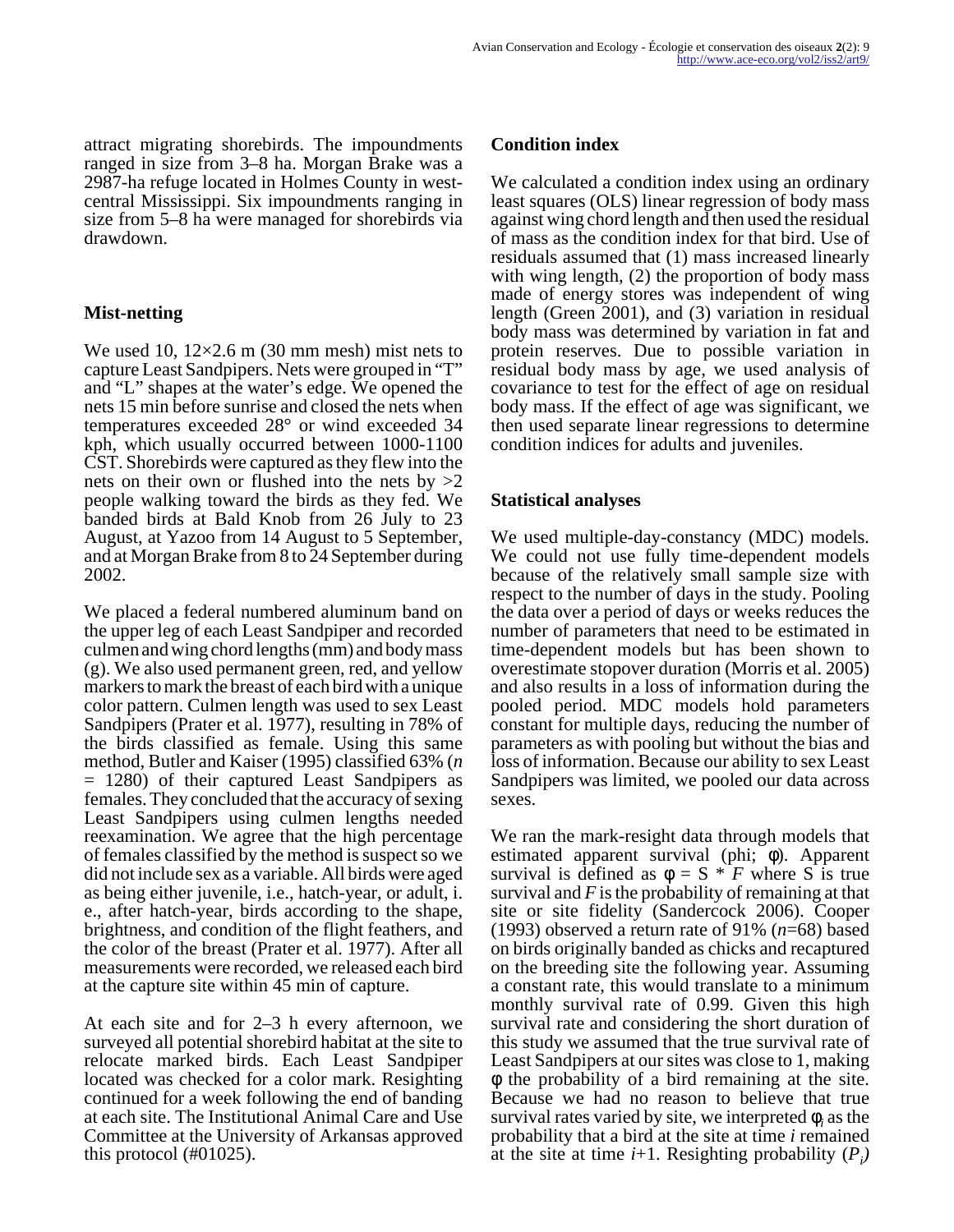

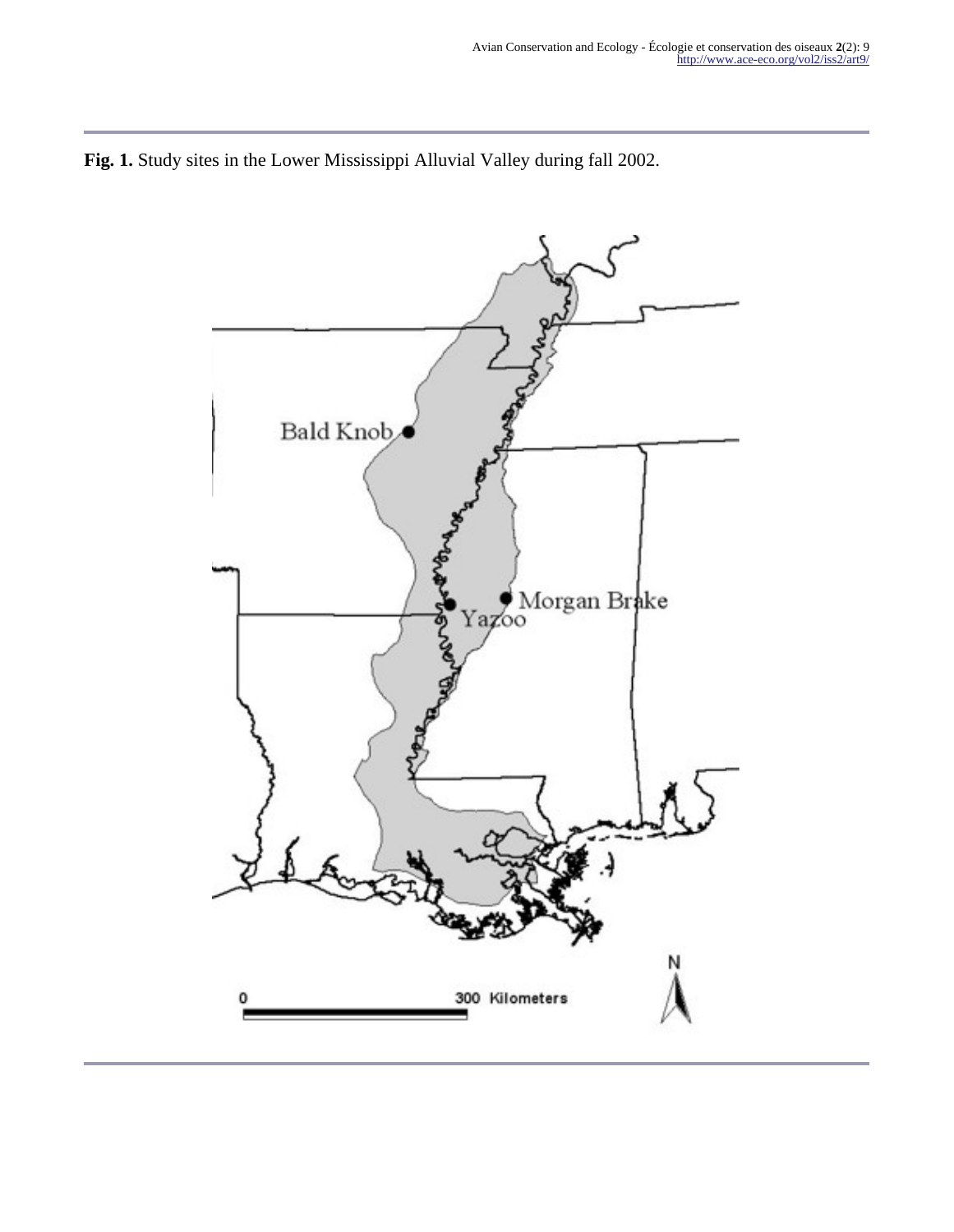was the probability that a bird at a site at time *i* was seen at time *i*, assuming that emigration was permanent.

#### **Estimation of stopover duration**

Stopover duration was estimated using the equation duration = 1/ln(φ) (Burnham et al. 1987). In order to estimate stopover duration, we had to make a number of assumptions that may have inadvertently introduced bias into our estimates. We assumed that color combinations were read correctly and that the colors did not fade while the birds remained at the site. Because we chose colors that were distinct from each other and that remained visible for at least 3 wk, we feel that making these assumptions was both necessary and valid. We also assumed that the color marking did not increase depredation of marked Least Sandpipers, which we justify by the short duration of the study. Although falcons and other potential predators were occasionally observed in the study areas, during the year of this study and the previous year no successful strikes were observed, nor did the attempted strikes appear to target colormarked individuals.

#### **Model selection and building**

We used program MARK (White and Burnham 1999) and the CJS/recaptures only model to estimate φ and *P* following the informationtheoretic approach (Burnham and Anderson 2002). When building models, we used two link functions; models incorporating condition index as a covariate used the logit link function, all other models used the sin link function. Both the sin and logit link functions constrain the real parameters in the [0, 1] interval, but the sin function performs better when the estimate is close to the boundary of 0 or 1. The logit link function is used for non-identity design matrices including models using covariates. We assessed the fit of the global model using the median c-hat procedure implemented in program MARK (Cooch and White 2004). We then selected models using Akaike's information criteria (AIC; Akaike 1973) adjusted for quasi-likelihood and small sample size ( $QAIC_c$ ; Burnham and Anderson 2002).

The global model of a candidate set is the model that contains all the effects that the researcher believes to be reasonable. In our global model, we included the effect of site-age, time, and the

interaction between the two terms in our estimates of φ, and the effect of site on *P*. Because of confounding between age and site, we split the Least Sandpipers into four site-age groups: Bald Knob adults, Yazoo adults, Yazoo juveniles, and Morgan Brake juveniles in order to tests for effects. Due to differential migration, no juveniles were captured at Bald Knob and no adults were captured at Morgan Brake resulting in four site-age groups rather than six. We used a  $\cdot\cdot\cdot$  in the encounter history to indicate an occasion when a site was not surveyed (White and Burnham 1999). Site-age and time effects were included in the  $\phi$  parameters to account for differences in habitat and food availability among sites, differences due to age, and to accommodate for temporal changes in the amount and quality of habitat within a site. In addition, strategies of early and late migrants may have differed causing stopover duration to vary over time. We included a site effect in capture probability because, although resighting effort among the sites was constant, sites differed in the size of the impoundments and the amount of vegetation and other viewing obstructions present and we anticipated that these differences would affect resighting probabilities. To select an optimal multiple-day period, we ran multiple-day intervals of 1, 2, 4, 6, and 8 d. Using the best constancy interval, we then ran time as both a linear and quadratic trend to test if these models performed better than the time independent model. Finally, to the best of these models, we added the covariate residual condition index to test for the effect of condition on stopover duration. Condition index was added as an effect for all birds and then for adult and juvenile birds separately.

## **RESULTS**

#### **Mist-netting**

We individually marked 293 Least Sandpipers during 2002: 50 at Bald Knob, 135 at Yazoo, and 108 at Morgan Brake (Table 1). Capture effort differed by site; we banded for 636 net hrs at Bald Knob, 504 net hours at Yazoo, and 384 net hrs at Morgan Brake. Birds caught early in fall migration were predominantly adults, whereas birds caught during late migration were predominantly juveniles. Because of this pattern, all of the birds banded at Bald Knob, where we captured birds early in the season, were adults, whereas all of the birds banded at Morgan Brake where we captured birds late in the season were juveniles. Both adults and juveniles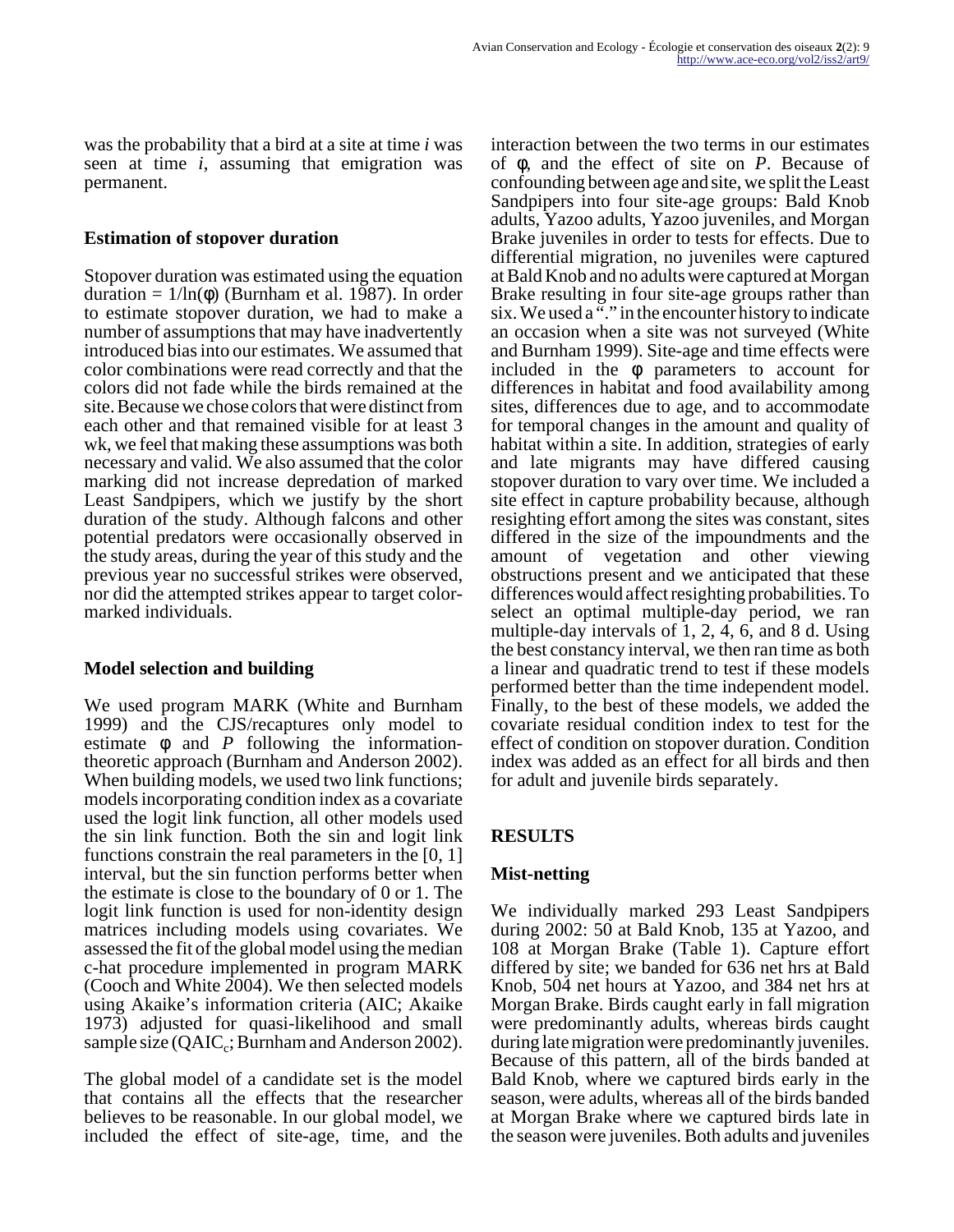were banded at Yazoo. Residual body condition differed by age  $(F^{1, 292} = 6.31, P = 0.013)$  so we used separate linear regressions to determine condition indices for adults and juveniles.

#### **Resightings**

We resighted 293 uniquely color marked-birds over 56 encounter occasions. We had a mean of  $1.1 \pm 1.4$ (SE) resightings/bird at Bald Knob,  $1.7 \pm 1.9$ resightings/bird at Yazoo, and  $3.2 \pm 2.1$  resightings/ bird at Morgan Brake. Resighting probability (*P*) differed by site; at Bald Knob  $P = 0.26$  (95 % CI = 0.18–0.36), at Yazoo  $P = 0.27$  (95 % CI = 0.23– 0.32), and at Morgan Brake  $P = 0.51$  (95% CI =  $0.46 - 0.56$ .

## **Model selection**

The global model adequately fit the data according to the median c-hat procedure and estimated a c-hat of 0.956 (SE 0.041) so we used the default c-hat of 1.00. We used a MDC interval of 4 d for the apparent survival based on model rankings (Table 2). The quadratic time trend model received the most support. For apparent survival, the top model included site-age as an effect for  $\phi$  (Table 2). Because of this effect, we estimated stopover duration by examining each site-age class separately. Although models containing condition index did have some support (28 and 11% of model weights) the delta deviance of the best model was only 0.94. In addition, the slope coefficients for these effects did not differ significantly from zero (condition index-adults  $= -0.034$  (95% CI -0.118 to  $(0.051)$ , condition index-all birds =  $-0.018$  (95% CI  $-0.074$  to 0.038), condition index-juveniles  $= -0.006$ (95% CI -0.076 to 0.065).

#### **Stopover duration**

Apparent survival estimates differed among sites and within season (Fig. 2). We found some evidence that adults at Bald Knob had longer stopover durations than adults at Yazoo and also that juveniles at Morgan Brake had longer average stopover durations than juveniles at Yazoo during the 4-d periods when the estimates could be made for both sites (Fig. 2). To obtain an overall estimate

of the stopover duration for each site, we assumed that φ was constant within a site. Stopover duration estimates were 4.1 d (95% CI =  $2.8-6.1$ ) for adult Least Sandpipers at Bald Knob National Wildlife Refuge, Arkansas,  $6.5 d (95\% CI = 4.9 - 8.7)$  for adult and  $6.1$  (95% CI =4.2–9.1) for juvenile Least Sandpipers at Yazoo National Wildlife Refuge, Mississippi, and 6.9 d  $(95\% \text{ CI} = 5.5\text{--}8.7)$  for juvenile Least Sandpipers at Morgan Brake National Wildlife Refuge, Mississippi.

For comparison to other methods and other studies, we also estimated length of stay using traditional methods (Table 3). Earlier methods of estimating stopover duration include use of the mean time between capture and the last resighting and/or recapture. Studies using this method have included estimates using all birds or only birds observed at least once after capture. Excluding birds never resighted was an attempt to exclude transients from the estimates of stopover duration. Additional studies have estimated stopover duration using radio-marked birds at stopover sites. Our estimates of stopover duration are within the range of estimates of previous studies. In our study, use of mean time between capture and the last resighting tended to underestimate stopover duration when all birds were included and tended to overestimate stopover duration when only birds resighted at least once were included. This relationship varied by site due to the differing resighting probabilities among sites.

## **DISCUSSION**

Although there was some support for models containing condition index, condition failed to significantly explain stopover duration as predicted by both the time- and energy-selection hypotheses. There may have been violations in our assumptions of the relationship between wing chord length and body mass that made our condition index a poor predictor of fat stores. Modeling stopover duration using condition indices assumes that birds in different condition have the same fat deposition rate, a claim that is largely untested (Green 2001). We also did not account for the effect of weather on influencing site departure (Butler et al. 1997). Plasma metabolites can predict fat deposition rates in the days following capture and thus may be better suited for modeling stopover durations (Dinsmore and Collazo 2003). In future studies, the use of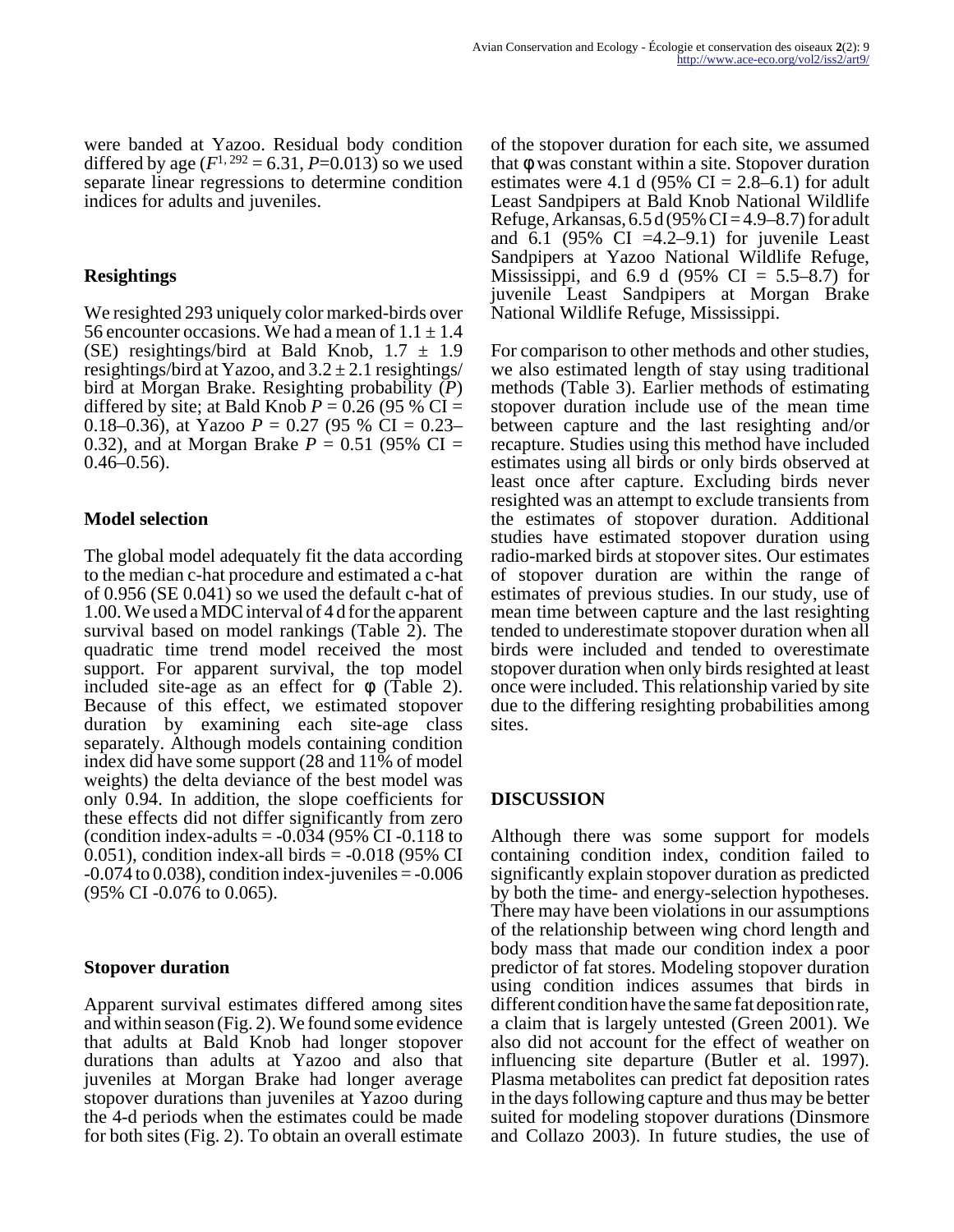| Site             | <b>Banding Dates</b> | Male             | Adult            | Uk               | Male             | Juvenile         | Uk               |
|------------------|----------------------|------------------|------------------|------------------|------------------|------------------|------------------|
|                  |                      |                  | Female           |                  |                  | Female           |                  |
| <b>Bald Knob</b> | 26 Jul.-23 Aug.      | 7                | 34               | 9                | $\boldsymbol{0}$ | $\boldsymbol{0}$ | $\boldsymbol{0}$ |
| Yazoo            | 14 Aug.-5 Sept.      | 10               | 47               | 23               | 8                | 24               | 23               |
| Morgan Brake     | 8 Sept.-24 Sept      | $\boldsymbol{0}$ | $\boldsymbol{0}$ | $\boldsymbol{0}$ | 23               | 60               | 35               |

**Table 1.** Least Sandpipers captured by sex and age at Bald Knob National Wildlife Refuge (Bald Knob) in Arkansas, and Yazoo National Wildlife Refuge (Yazoo), and Morgan Brake National Wildlife Refuge (Morgan Brake) in Mississippi during July-September 2002.

plasma metablolites combined with body condition may better predict individual stopover duration.

The strategies that fall migrating shorebirds use to decide how long to stay at a particular stopover site are thought to include time, energy, and predation risk (Alerstam and Lindstrom 1990, Gudmundsson et al. 1991, but see Butler et al. 1997). Although the hypotheses behind the decision process to remain or leave a particular site were developed for longdistance spring migrating shorebirds, the validity of those decision-making steps should hold true for fall migrating shorebirds (Gudmundsson et al. 1991). In the spring, some long-distance migrating shorebirds exhibit fat store overloading and bypassing possible staging areas in an attempt to maximize the overall speed of migration. The evidence for fall migrating shorebirds suggests that such strategies are relaxed and so migrants tend not to overload fat reserves and too, they do not always by-pass stopover sites (Gudmundsson et al. 1991). Thus, it would seem that fall migrating shorebirds should not overload fat reserves, visit more stopover sites, and take longer to migrate as compared to their spring migration patterns.

Based on banding data, we found that adult and juvenile Least Sandpipers migrated in two distinct peaks during fall 2002. We anticipated this pattern based on previous research on migration chronology of Least Sandpipers (Cooper 1994). However we note that juveniles are known to be captured more frequently than adults (Pienkowski and Dick 1976, Goss-Custard et al. 1981), so the proportion of birds

banded in each age class was not necessarily representative of the age distribution of birds present.

Across our three sites, we found some evidence that adults at Bald Knob had longer stopover durations than adults at Yazoo and also that juveniles at Morgan Brake had longer average stopover durations than juveniles at Yazoo during the 4-day periods when the estimates could be made for both sites (Fig. 2). The longer stay at Morgan Brake probably did not result from a latitudinal difference as the sites were <80 km apart, but may have resulted from differences in the habitat quality at the sites. Invertebrate abundance is thought to be more important than species composition in shorebird management (Skagen and Oman 1996); and so invertebrate density may be a good measure of habitat quality. Based on Mitchell and Grubaugh (2005), the invertebrate density during the fall migratory period of 2002 was similar at Bald Knob  $(3.30 \text{ g/m}^2)$  and Morgan Brake  $(3.22 \text{ g/m}^2)$ , but more than twice as great at Yazoo  $(7.26 \text{ g/m}^2)$ . These differences suggest that Least Sandpipers at Morgan Brake had to forage for a longer period than birds at Yazoo before reaching a level of energy that would allow them to migrate onward. That stopover durations at Bald Knob and Morgan Brake were different may have been due to differences in season (early vs. late), age (adult vs. juvenile), or availability of habitat near the respective sites. Note, though, that Mitchell and Grubaugh (2005) reported that shorebirds did not impact their food resources at any site suggesting that food was not a limiting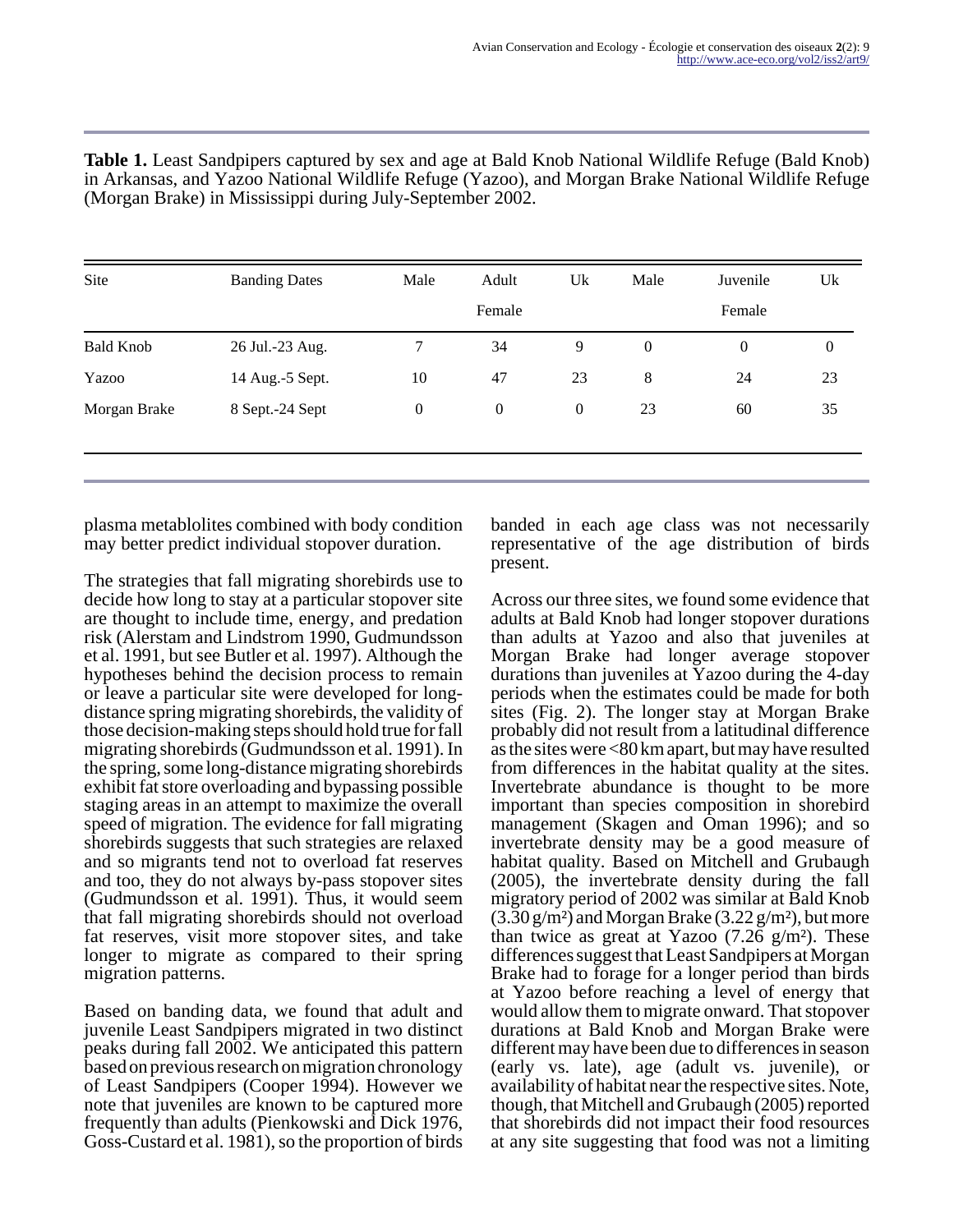**Table 2.** Model selection results for apparent survival for 293 fall-migrating Least Sandpipers in the Lower Mississippi River Alluvial Valley during Fall 2002. Models were ranked by ascending ∆AICc. Time is represented by t followed by the constancy interval. The terms ciad, ci, and cijv represent condition index of adults, condition index of all birds, and condition index of juveniles, respectively. T and TT represent linear and quadratic time trends, respectively.

| Model                                | $\bf K$        | Deviance | $\Delta$ AICc * | wi       |
|--------------------------------------|----------------|----------|-----------------|----------|
| $\phi(TT4*group)$ p(site)            | 15             | 2154.11  | 0.00            | 0.46     |
| $\phi(TT4*group + ci) p(site)$       | 16             | 2152.97  | 0.94            | 0.28     |
| $\phi(TT4*group+cijv +ciad) p(site)$ | 17             | 2152.77  | 2.83            | 0.11     |
| $\phi$ (t4*group) p(site)            | $27\,$         | 2132.26  | 3.52            | 0.08     |
| $\phi$ (t8*group) p(site)            | 17             | 2153.99  | 4.06            | 0.06     |
| $\phi$ (t6*group) p(site)            | 21             | 2149.39  | 7.86            | 0.01     |
| $\phi(T4*group)$ p(site)             | 11             | 2177.28  | 14.89           | 0.00     |
| $\phi(t2*group)$ p(site)             | 51             | 2224.34  | 39.61           | $0.00\,$ |
| $\phi$ (null) p(site)                | $\overline{4}$ | 2274.03  | 97.35           | 0.00     |
| $\phi$ (group) p(site)               | $\tau$         | 2269.37  | 98.78           | $0.00\,$ |
| $\phi(t1*group)$ p(site)             | 95             | 2098.41  | 130.08          | 0.00     |
| $\phi(\text{group})$ p(null)         | 5              | 2326.72  | 152.06          | $0.00\,$ |
| $\phi$ (null) p(null)                | $\overline{2}$ | 2345.52  | 164.80          | 0.00     |
| $*$ Minimum AICc = 2184.73           |                |          |                 |          |
|                                      |                |          |                 |          |

resource. Prey depletion by Western Sandpipers (*C. mauri*) was not thought to influence length of stay along the Pacific Coast during spring migration (Warnock and Bishop 1998).

Our estimates of stopover duration range from 4–7 d. Lack of information on shorebird migration timing and habitat use in the Mississippi Valley has hampered the development of shorebird management objectives (Loesch et al. 2000). Accurate estimates of biological parameters are needed to understand the habitat needs and to monitor changes of shorebirds numbers in the region. The LMVJV Migratory Bird Science Team developed management objectives based on the assumption that the average turnover rate for a shorebird

traveling through the Mississippi Valley during fall migration was 10 d, but this estimate was based on expert opinion rather than empirical data. However, if Least Sandpipers use multiple sites in the Mississippi Valley during their southward migration their turnover rate in the region will be longer the stopover duration. Anecdotally, a few color-marked Least Sandpipers from our sites were resighted at other sites within the Mississippi Valley. In addition, based on data collected on radiomarked Pectoral Sandpipers (*Caladris melanotos*) during fall 2002, many Pectoral Sandpipers used more than one stopover site during migration through the Mississippi Valley (Lehnen and Krementz 2005). Conversely, Warnock and Bishop (1998) found that radio-marked Western Sandpipers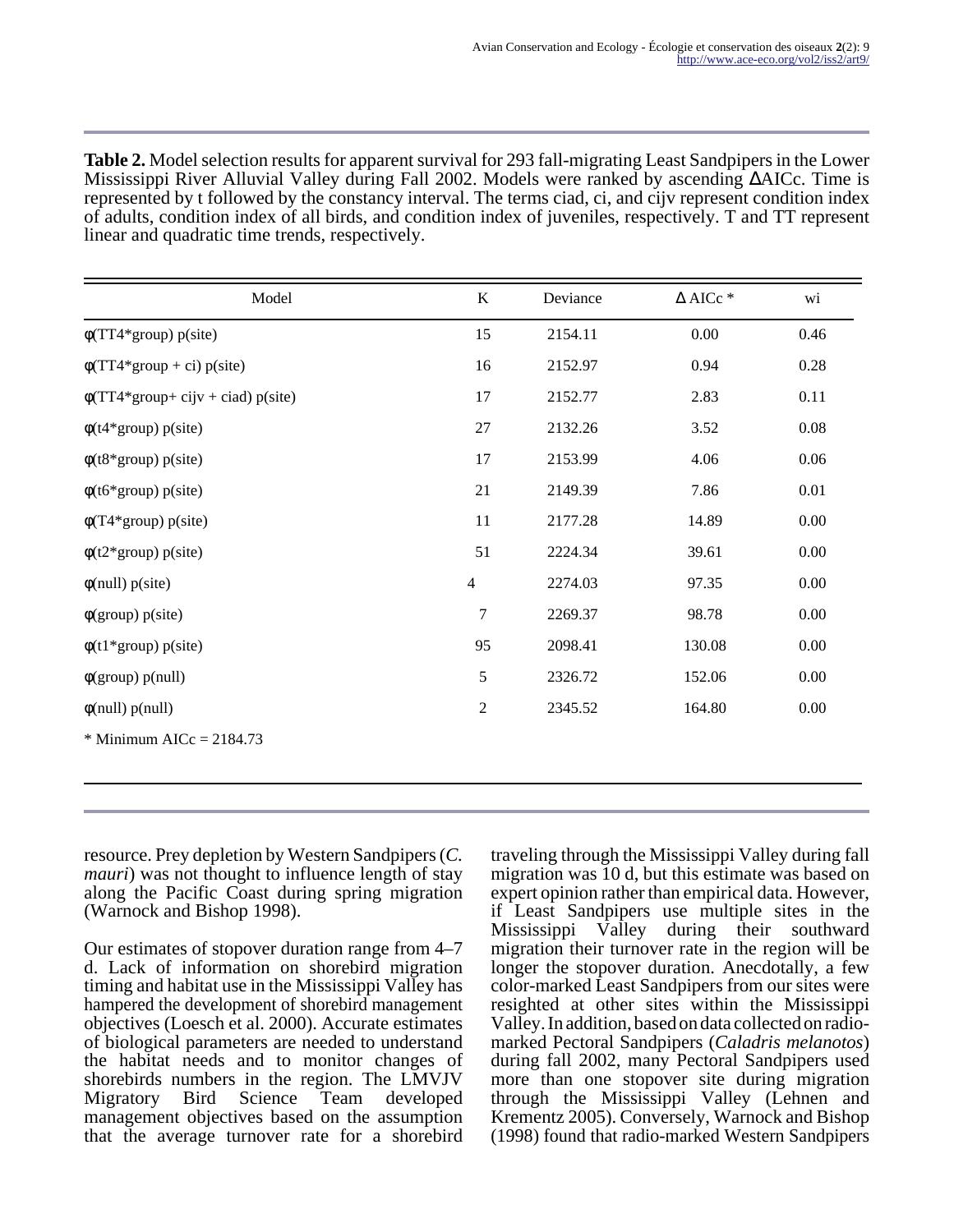**Fig. 2.** Estimated apparent survival rate and 95% confidence intervals for Least Sandpipers at study sites in the Lower Mississippi River Alluvial Valley during fall migration 2002 derived from the model φ TT4\*group p site. Triangles represent birds at Bald Knob National Wildlife Refuge, Arkansas, squares represent adult birds and circles represent juvenile birds at Yazoo National Wildlife Refuge, Mississippi, and diamonds represent birds at Morgan Brake National Wildlife Refuge, Mississippi.



during spring migration stayed ~5 d longer at the site of capture than birds at the same site radiomarked further south. The authors speculated that the stress of capture and/or radio-marking resulted in a temporary adjustment period of several days (Warnock and Bishop 1998, N. Warnock, PRBO Conservation Science, *personal communication*). However, another spring migration study on Western Sandpipers did not find evidence of handling stress (Butler et al. 2002). Assuming that (1) handling stress accounted for one day of the observed 4-7 d stopover duration, and (2) most Least Sandpipers use two stopover sites within the Mississippi Valley, our estimate of turnover rate for Least Sandpipers within the Mississippi Valley is 6-12 d.

Stopover duration estimates can be combined with shorebird counts to assess the total number of birds using a site (Frederiksen et al. 2001). Fall count data from stopover sites can be combined with stopover duration estimates to estimate bird-use days during fall migration in the Mississippi Valley, fulfilling the second research objective of the LMVJV Migratory Bird Science Team. A bird-use day is one bird that uses habitat within the Mississippi Valley for one day. Bird-use days can indicate areas of conservation importance, habitat preferences, and changes in shorebird numbers. They can also be used to estimate the amount of habitat needed by shorebirds during fall migration. Knowledge of the number of birds using a stopover site can be used as a measure of the importance of the site relative to other sites in the area (Thompson 1993).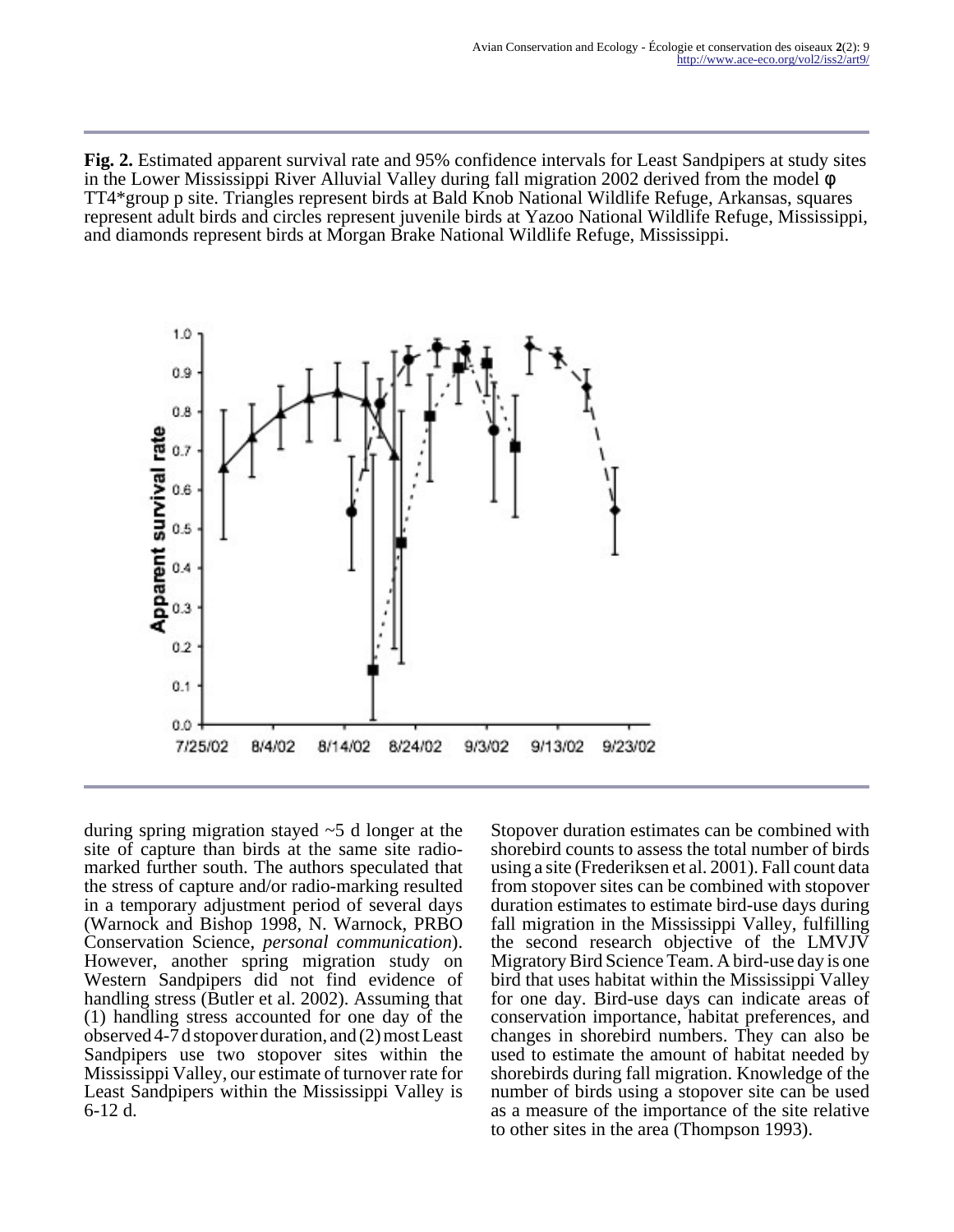| Study                               | Season | Species                                             | Type $(I)$<br>$=$ Interi-<br>or, $C =$<br>Coastal) | Estimation<br>method               | ration (days)               | ength of Stay<br>- all data     | Stopover du- Minimum L- Minimum Length<br>of Stay - using<br>only birds<br>resighted at least<br>once |
|-------------------------------------|--------|-----------------------------------------------------|----------------------------------------------------|------------------------------------|-----------------------------|---------------------------------|-------------------------------------------------------------------------------------------------------|
| This study - Bald<br>Knob           | Fall   | Least Sandpiper<br>adults                           | $\bf I$                                            | <b>CJS</b>                         | $3.7(2.6-5.2)$              | 1.8 $(n = 49)$                  | 5.1 $(n = 18)$                                                                                        |
| This study - Yazoo                  | Fall   | Least Sandpiper<br>adults and<br>juveniles          | I                                                  | <b>CJS</b>                         |                             | 5.1 (4.2-6.1) 3.7 ( $n = 135$ ) | $8.0 (n = 62)$                                                                                        |
| This study - Morgan<br><b>Brake</b> | Fall   | Least Sandpiper<br>juveniles                        | I                                                  | <b>CJS</b>                         |                             | 6.9 (5.5-8.7) 4.9 ( $n = 113$ ) | 6.1 $(n = 92)$                                                                                        |
| <b>Butler and Kaiser</b><br>1995    | Fall   | Least Sandpiper                                     | $\mathsf{C}$                                       | Maximum<br>likelihood<br>estimator | $5.0(4.3-5.9)$              |                                 |                                                                                                       |
| Dunn et al. 1988                    | Fall   | Semipalmated San-<br>dpiper<br>$(C. \text{ }pusha)$ | $\mathcal{C}$                                      |                                    |                             | 11.8-21.5                       |                                                                                                       |
| Farmer and Wiens<br>1999            |        | Spring Pectoral Sandpiper                           | $\mathbf I$                                        | metry                              | Radio-tele-8.5 (5.7-11.2)   |                                 |                                                                                                       |
| Farmer and Durbian<br>2006          | Fall   | Pectoral and Least<br>Sandpipers                    | $\mathbf I$                                        |                                    | $3.7(3.1-5.1)$              |                                 |                                                                                                       |
| Iverson et al. 1996                 |        | Spring Western Sandpiper                            | $\mathsf{C}$                                       | Radio-tele-<br>metry               | $1 - 3.8$                   |                                 |                                                                                                       |
| Lehnen and Krementz<br>2005         | Fall   | Pectoral Sandpiper                                  | $\bf{I}$                                           | metry                              | Radio-tele- 10.0 (8.2-11.7) |                                 |                                                                                                       |
| Skagen and Knopf<br>1994            |        | Spring Semipalmated San-<br>dpiper                  | I                                                  | Radio-tele-<br>metry               | $7 + .7$                    |                                 |                                                                                                       |
| Thomas <sup>1</sup>                 | Fall   | Least Sandpiper                                     | Ι                                                  | Radio-tele-<br>metry               | $17-19$                     |                                 |                                                                                                       |
| Thomas 1987                         | Spring | Least Sandpiper                                     | I                                                  |                                    |                             |                                 | 11.2 8.4                                                                                              |
| 1 Unpublished data                  |        |                                                     |                                                    |                                    |                             |                                 |                                                                                                       |

**Table 3.** Stopover duration estimates for Least Sandpipers in this study and comparison of estimates for other *Calidris* species.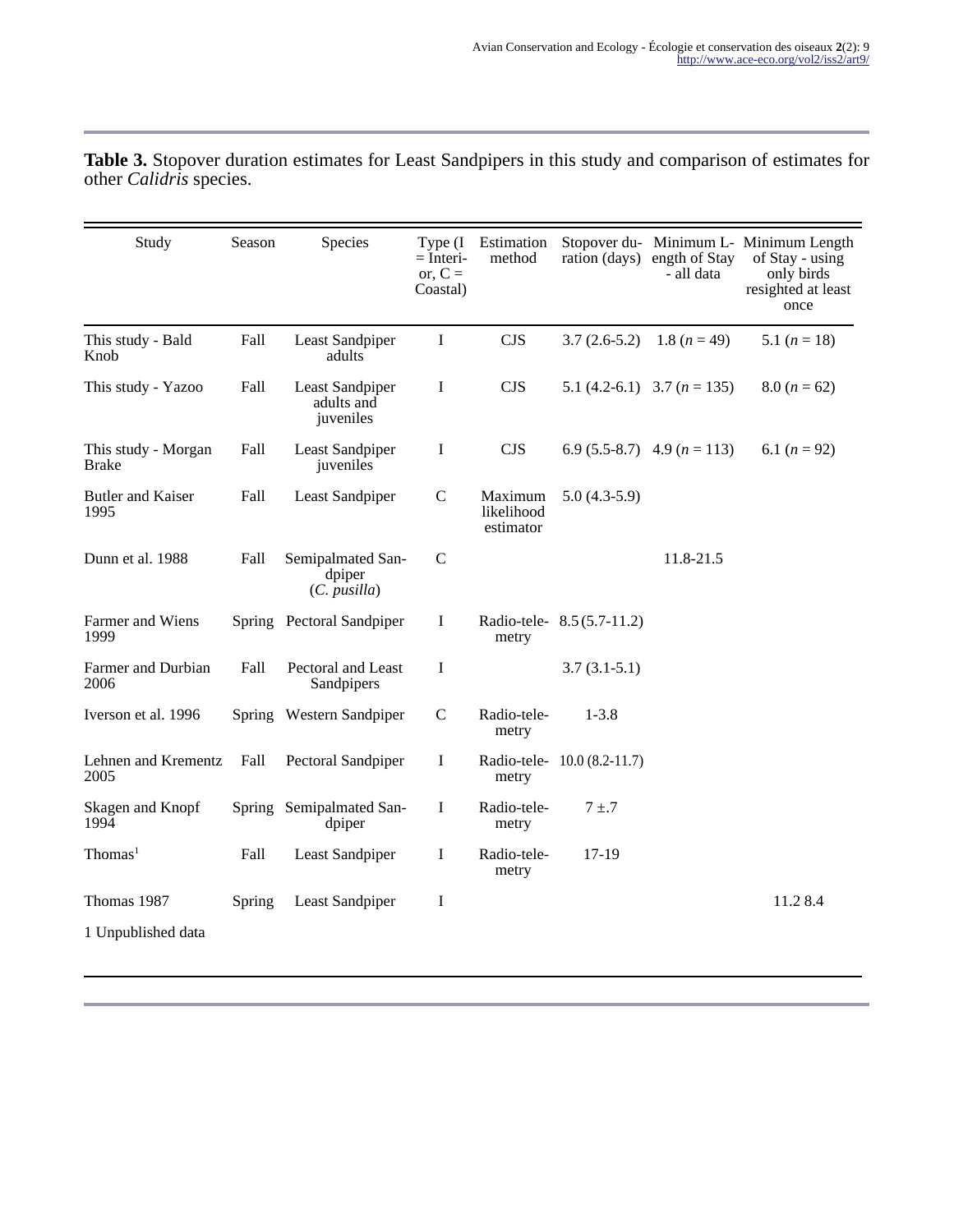## **CONCLUSION**

We found little support for our prediction that birds in better body condition departed stopover sites sooner. Our results are consistent with that of similar studies and suggest that migratory strategies are more complicated than the time- and energyselection hypotheses. Based on our estimates of a stopover duration of 4–7 d and a turnover rate of 6– 12 d, there is sufficient habitat in the lower Mississippi Valley to support shorebirds during fall migration.

*Responses to this article can be read online at: <http://www.ace-eco.org/vol2/iss2/art9/responses/>*

#### **Acknowledgments:**

*We are especially grateful to B. Alexander at Bald Knob National Wildlife Refuge, T. Wilkens and D. Linden at Yazoo National Wildlife Refuge, and T. Carpenter and staff at Morgan Brake National Wildlife Refuge for the assistance they provided. We thank R. Wilson at the Mississippi Alluvial Valley Joint Venture for the assistance he provided. We also thank our field technicians, A. Brumec, N. Bolhman, and V. Genovese. This project was made possible through funding from the U. S. Fish and Wildlife Service, the Arkansas Game and Fish Commission, the USGS Arkansas Cooperative Fish and Wildlife Research Unit, the USGS Mississippi Cooperative Fish and Wildlife Research Unit, and Ducks Unlimited. We thank S. Morris and D. Sheets for advice on the analysis and B. K. Sandercock, S. J. Dinsmore, F. Sanders, and anonymous reviewers for providing comments on an earlier version of the manuscript.* 

#### **LITERATURE CITED**

**Akaike, H.** 1973. Information theory and an extension of the maximum likelihood principle. Pages 267–281 *in* B. N. Petran and F. Csaki, editors. *International symposium on information theory.* Second edition. Akad éiai Kiad ó Budapest, Hungary.

**Alerstam, T., and Å Lindström.** 1990. Optimal bird migration: the relative importance of time,

energy, and safety. Pages 331–351 *in* E. Gwinner, editor. *Bird migration: physiology and ecophysiology.* Springer-Verlag, Berlin, Germany.

**Bart, J., S. Brown, B. Harrington, and R. I. Guy Morrison.** 2007. Survey trends of North American shorebirds: population declines or shifting distributions? *Journal of Avian Biology* **38**:73-82.

**Burnham, K. P., and D. R. Anderson.** 2002. *Model selection and multimodel inference: a practical information-theoretic approach.* Springer-Verlag, New York, New York, USA.

**Burnham, K. P., D. R. Anderson, G. C. White, C. Brownie, and K. H. Pollock.** 1987. *Design and analysis methods for fish survival experiments based on release-recapture.* American Fisheries Society Monograph 5. American Fisheries Society, Bethesda, Maryland, USA.

**Butler, R. W., G. W. Kaiser, and G. E. J. Smith.** 1987. Migration chronology, length of stay, sex ratio, and weight of Western Sandpipers, (*Calidris mauri*) on the south coast of British Columbia, Canada. *Journal of Field Ornithology* **58**:103-111.

**Butler, R. W., and G. W. Kaiser.** 1995. Migration chronology, sex ratio, and body mass of Least Sandpipers in British Columbia. *Wilson Bulletin* **107**:413-422.

**Butler, R. W., T. D. Williams, N. Warnock, and M. A. Bishop.** 1997. Wind assistance: a requirement for migration of shorebirds? *Auk* **114**:456-466.

**Butler, R. W., P. C. F. Shepherd, and M. J. F. Lemon.** 2002. Site fidelity and local movements of migrating Western Sandpipers on the Fraser River Estuary. *Wilson Bulletin* **114**:485-490.

**Cooch, E., and G. White.** 2004. Using MARK: a gentle introduction. Available online at: [http://www](http://www.phidot.org/software/mark/docs/book/) [.phidot.org/software/mark/docs/book/](http://www.phidot.org/software/mark/docs/book/).

**Cooper, J. M.** 1993. *Breeding biology of the Least Sandpiper* (Calidris minutilla) *on the Queen Charlotte Islands, British Columbia.* Thesis, University of Victoria, Victoria, British Columbia, Canada.

**Cooper, J. M.** 1994. Least Sandpiper (*Calidris minutilla*). *In* A. Poole and F. Gill, editors. *Birds of North America*, Number 115. Academy of Natural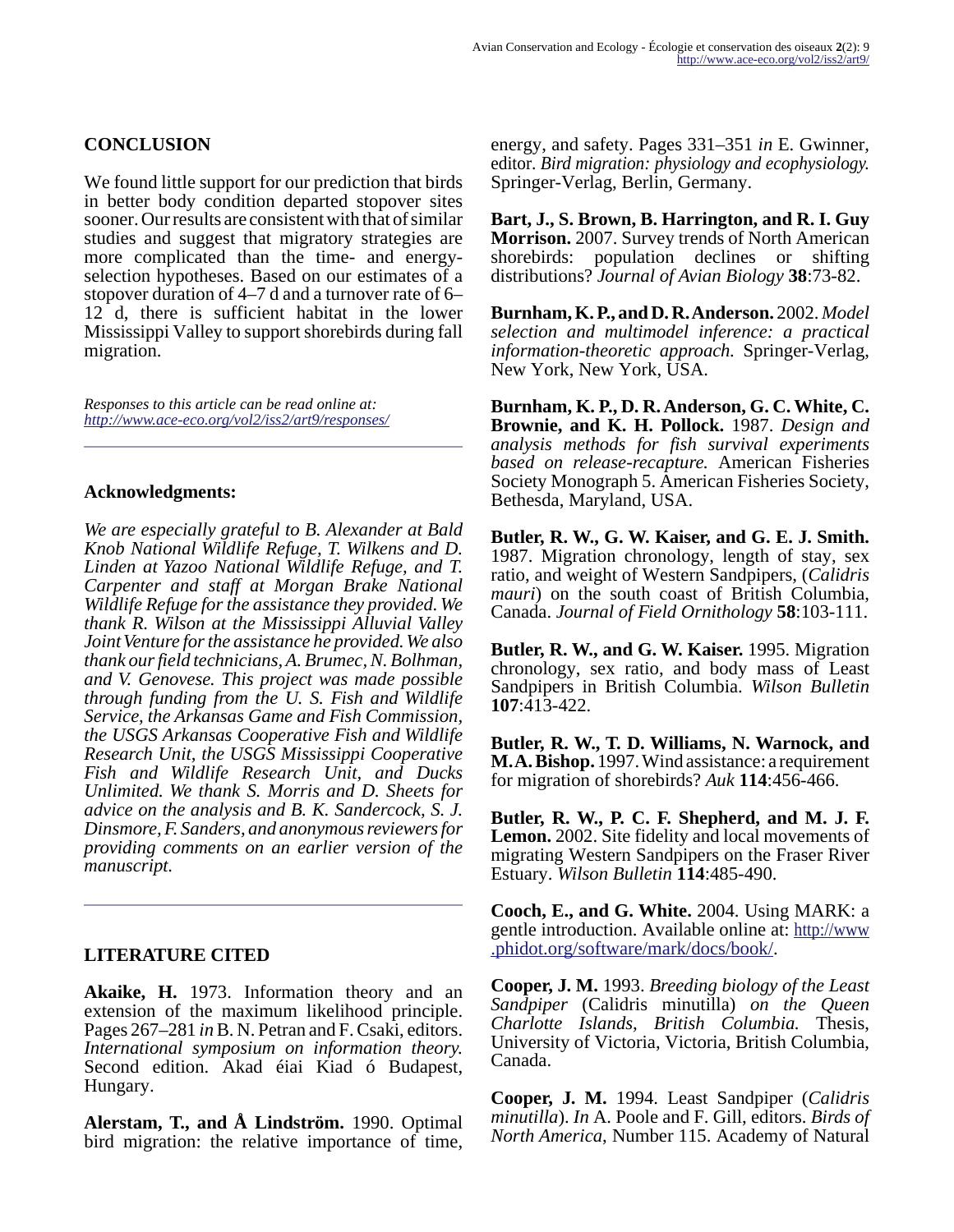Sciences, Philadelphia, Pennsylvania, USA, and American Ornithologists' Union, Washington, D. C., USA.

**Dinsmore, S. J., and J. A. Collazo.** 2003. The influence of body condition on local apparent survival of spring migrant Sanderlings in coastal North Carolina. *Condor* **105**:465-473.

**Dunn, P. O., T. A. May, and M. A. McCollough.** 1988. Length of stay and fat content of migrant Semipalmated Sandpipers in eastern Maine. *Condor* **90**:824-835.

**Farmer, A. H., and J. A. Wiens.** 1999. Models and reality: time-energy trade-offs in Pectoral Sandpiper (*Calidris melanotos*) migration. *Ecology* **80**:2566-2580.

**Farmer, A. H., and F. Durbian.** 2006. Estimating shorebird numbers at migration stopover sites. *Condor* **108**:792-807.

**Frederiksen, M., A. D. Fox, J. Madsen, and K. Colhoun.** 2001. Estimating the total number of birds using a staging site. *Journal of Wildlife Management* **65**:282-289.

**Green, A. J.** 2001. Mass/length residuals: measures of body condition or generators of spurious results? *Ecology* **82**:1473-1483.

**Goss-Custard, J. D., S. E. A. le V. dit Durell, H. Sitters, and R. Swinfen.** 1981. Mist nets catch more juvenile oystercatchers than adults. *Wader Study Group Bulletin* **32**:13.

**Gunmundsson, G. A., ÅLindströ, and T. Alerstam.** 1991. Optimal fat loads and longdistance flights by migrating Knots *Calidris cantus*, Sanderlings, *Calidris alba* and Turnstones *Arenaria interores. Ibis* **133**:140-152.

**Hicklin, P. W.** 1987. The migration of shorebirds in the Bay of Fundy. *Wilson Bulletin* **99**:540-570.

**Holmgren, N., H. Ellegren, and J. Pettersson.** 1993. Stopover length, body mass and fuel deposition rate in autumn migrating adult Dunlins (*Calidris alpina*): evaluating the effects of molting status and age. *Ardea* **81**:9-20.

**Iverson, G. C., S. E. Warnock, R. W. Butler, M. A. Bishop, and N. Warnock.** 1996. Spring migration of Western Sandpipers along the pacific coast of North America: a telemetry study. *Condor* **98**:10-21.

**James, D. A., and J. C. Neal.** 1986. Arkansas birds. University of Arkansas Press, Fayetteville, Arkansas, USA.

**Kaiser, A.** 1995. Estimating turnover, movements, and capture parameters of resting passerines in standardized capture-recapture studies. *Journal of Applied Statistics* **22**:1039-1047.

**Kaiser, A.** 1999. Stopover strategies in birds: a review of methods for estimating stopover length. *Bird Study* **46**:S299-S308.

**Lehnen, S. E., and D. G. Krementz.** 2005. Turnover rates of fall-migrating pectoral sandpipers through the Lower Mississippi Alluvial Valley. *Journal of Wildlife Management* **69**:671-680.

**Loesch, C. R., D. J. Twedt, K. Tripp, W. C. Hunter, and M. S. Woodrey.** 2000. Development of management objectives for waterfowl and shorebirds in the Mississippi Alluvial Valley. Pages 8–11 *in* R. Bonney, D. N. Pashley, R. J. Cooper, and L. Niles, editors. *Strategies for bird conservation: the partners in flight planning process,* Proceedings of the 3rd Partners in Flight Workshop. Proceedings RMRS-P-16. U.S. Department of Agriculture, Forest Service, Rocky Mountain Research Station, Ogden, Utah, USA.

**Lyons, J. E., and S. M. Haig.** 1995. Fat content and stopover ecology of spring migrant Semipalmated Sandpipers in South Carolina. *Condor* **97**:427-437.

**Mitchell, D. W., and J. W. Grubaugh.** 2005. Impacts of shorebirds on invertebrates in the Lower Mississippi Alluvial Valley. *American Midland Naturalist* **154**:188-200.

**Morris, S. R., D. A. Liebner, A. M. Larracuente, E. M. Escamilla, and H. D. Sheets.** 2005. Multipleday constancy as an alternative to pooling for estimating mark-recapture stopover length in Nearctic-Neotropical migrant landbirds. *Auk* **122**:319-328.

**Myers, J. P., R. I. G. Morrison, P. Z. Antas, B. A. Harrington, T. E. Lovejoy, M. Sallaberry, S. E. Senner, and A. Tarak.** 1987. Conservation strategy for migratory species. *American Scientist* **75**:19-26.